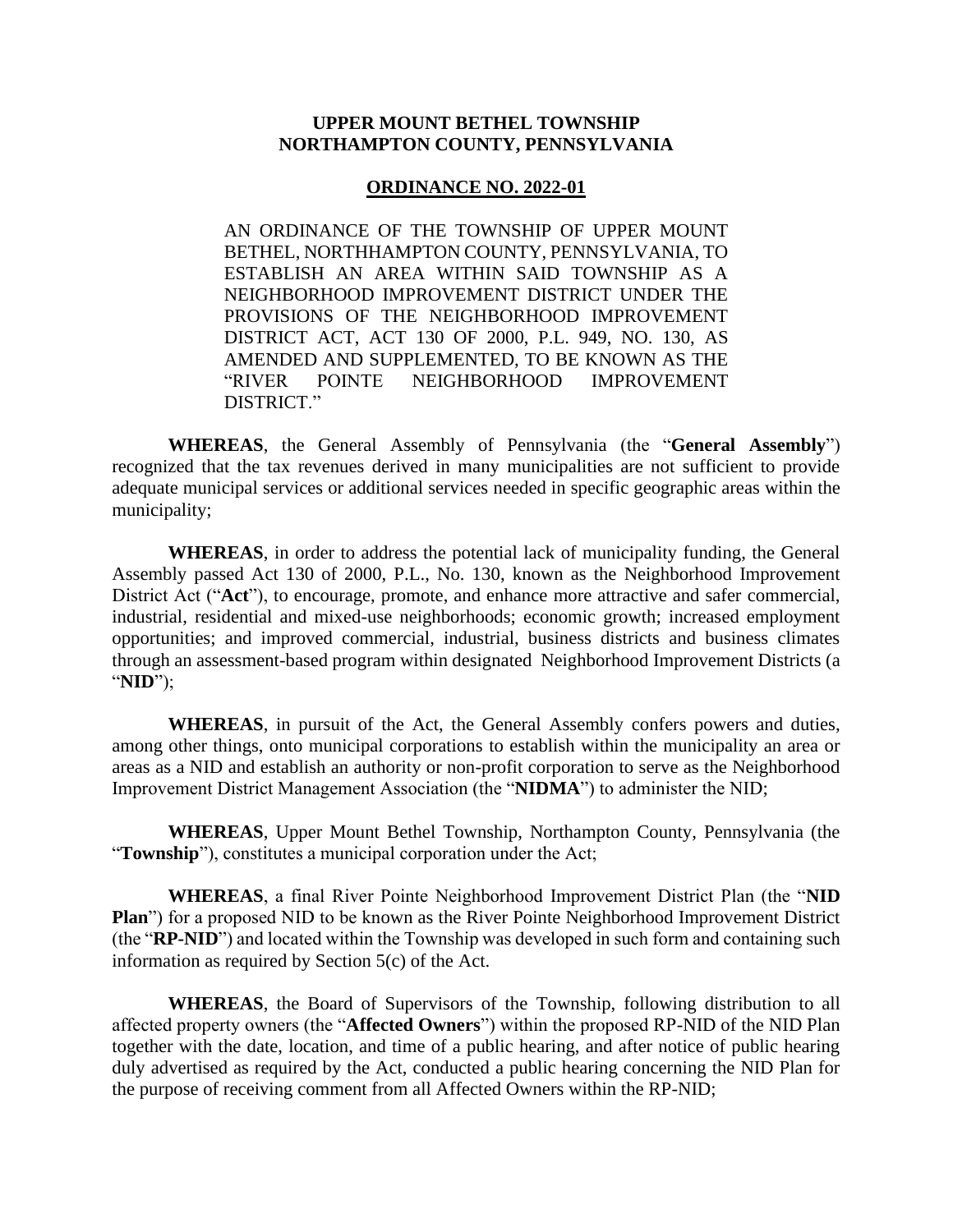**WHEREAS**, the Affected Owners expressed no objection to the provisions of the NID Plan;

**WHEREAS**, the Board of Supervisors has determined to designate the **River Pointe Neighborhood Improvement District Management Association** to serve as the NIDMA for the NID, as proposed under the NID Plan; and

**WHEREAS**, the Board of Supervisors intends to authorize all further actions that may be necessary or appropriate to carry out the intent and purposes of this Ordinance No. 2022-01, all in keeping with the provision of the Act and in accordance with the NID Plan.

**NOW, THEREFORE, BE IT ORDAINED AND ENACTED**, by Upper Mount Bethel Township, Northampton County, Pennsylvania, in accordance with the Act, as follows:

## Article I. Designation of Neighborhood Improvement District.

The Board of Supervisors hereby approves the NID Plan, attached hereto as Exhibit A, and hereby designates the area or areas identified in the NID Plan as the RP-NID. The name of RP-NID shall be the "River Pointe Neighborhood Improvement District."

#### Article II. Management.

The Board of Supervisors hereby designates the **River Pointe Neighborhood Improvement District Management Association** as the NIDMA to administer programs, improvements, and services within the RP-NID in accordance with the act and with duties and responsibilities to be set forth in the Cooperation Agreement containing terms and provisions satisfactory to the Township and the NIDMA.

#### Article III. Sunset Provision.

The Board of Supervisors hereby designates the initial term of the RP-NID to expire on December 31, 2032, subject to the provisions set forth in Section XII of the NID Plan.

## Article IV. Assessments.

The Board of Supervisors, pursuant to Section 7 of the Act, hereby authorizes the imposition of assessments on real property located within the RP-NID in accordance with Section VIII (Revenue Sources & Method of Assessments) set forth in the NID Plan, which includes the Annual Assessment, Special Construction Assessment, and Development Plan Assessment, such Section VIII being in compliance with Section 7 of the Act, and as such, is hereby approved.

#### Article V. Further Actions.

The Board of Supervisors hereby is authorized to take such further actions as are necessary or desirable to carry out the intent and purposes of this Ordinance No. 2022-01, including but not